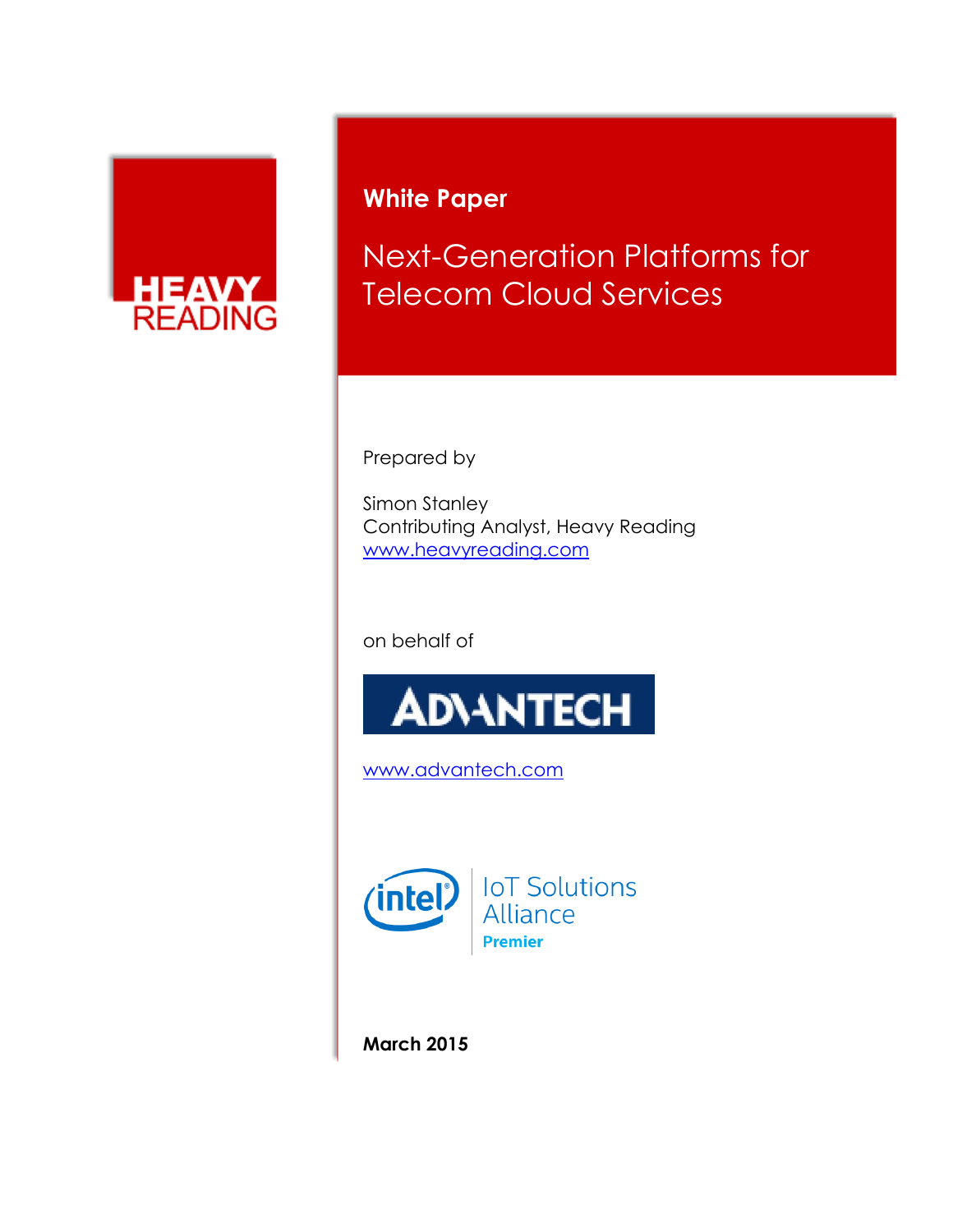### **Executive Summary**

Telecom services are shifting to a cloud infrastructure, in which new services can be rapidly provisioned by deploying virtual network functions (VNFs) instead of physical boxes. This dramatically reduces the operating cost of carrier networks and allows carriers to invest in new infrastructure as revenue grows. To gain the full benefit of this new cloud infrastructure, carriers need to build a network of carrier-grade platforms that support network functions virtualization (NFV) from the data center and central office to remote base stations. This requires a new class of scalable platform that combines high-performance switching and server-class processing performance with fivenines availability, along with options that comply with the relevant equipment practice and power/thermal footprints of central offices and other telecom locations.

Traffic on mobile networks is expanding in both bandwidth and scope. LTE and LTE Advanced are becoming widely deployed with bandwidths of 10-100 Mbit/s today, growing to 1 Gbit/s or more in the future. This new capacity enables subscribers to view HD video on smart devices such as mobile phones and tablets but creates bandwidth bottlenecks between the mobile core and the application servers when many subscribers simultaneously view popular content. At the same time, we are seeing increased interest in the use of mobile networks to support low-bandwidth applications connecting household meters and other things to the Internet. The Internet of Things (IoT) places different constraints on the mobile infrastructure, requiring many low-speed connections and greater upstream traffic. Cloud infrastructures make it easier for carriers to support these developing applications.

NFV and software-defined networking (SDN) enable a virtualized infrastructure in which functions and resources are provisioned and reallocated to meet short-term requirements. Telecom services require some resources that are shared across the network and other resources that are very local to subscribers, such as the radio access network (RAN) and local caching to support video on demand (VoD) and other applications. The network needs to provide adequate backhaul from the RAN and high-speed networking between systems in the central office and data center as virtual environments can dramatically increase East-West traffic between servers.

The challenge in deploying telecom cloud services is to build a common software and hardware infrastructure that delivers the performance and flexibility required at different physical locations in the network. This can be best achieved using scalable solutions that have been developed specifically to support NFV and SDN in data centers, central offices and remote locations.

This white paper explores the benefits of deploying a telecom cloud infrastructure for both carriers and their customers and examines the changes in modular platform development required to meet the demands of virtualized environments. The paper goes on to review a new approach to this challenge from Advantech that uses a flexible processor module and software environment across multiple systems, including top-of-rack switches, enterprise appliance platforms and a carrier-grade appliance platform. This approach is intended to bring together the benefits of standard servers, high-speed switches and ATCA-like carrier-grade availability.

## **Telecom Cloud Infrastructure**

The increasing use of smart devices, including mobile phones and tablets, and datahungry services, such as remote storage and VoD, is driving data bandwidth and putting many more demands on the network. A key requirement is the distribution

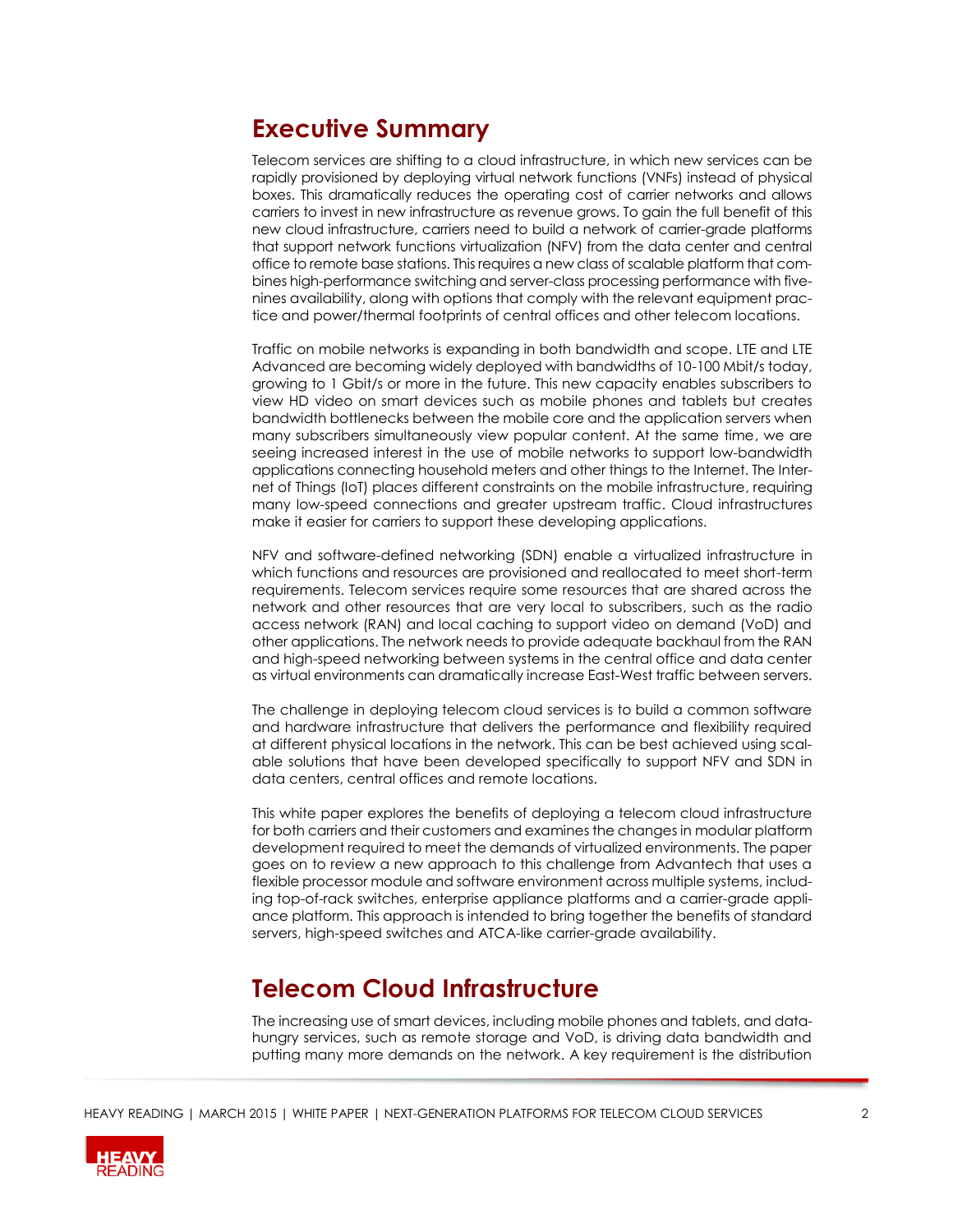of content to the network edge and to subscriber devices. To meet these demands, carriers are moving to a virtualized cloud infrastructure that promises support for higher-value services, rapid provisioning and better ROI.

Traditional telecom infrastructure has been built using dedicated hardware, in which each system has a specific function. The telecom cloud infrastructure shown in **Figure 1** is a convergence of telecom and IT technologies, with virtual functions in the mobile edge, mobile core and data center running on standard server platforms, dedicated hardware or a combination, depending on the network topology.



The mobile edge consists of base stations and controllers that form the LTE (eNodeB) and 2G/3G (NodeB/RNC/SGSN) RAN. There is also a requirement in many networks to provide local application caches that store regularly accessed data such as popular video content, offloading the backhaul network. This approach is supported by the Mobile Edge Computing (MEC) Initiative within ETSI, which will allow operators and authorized third parties to deploy applications and services toward subscribers using local content and context.

The mobile core is built around the Evolved Packet Core (EPC) developed for LTE networks. The key functions here are the serving and PDN gateways, Mobility Management Entity (MME), Home Subscriber Server (HSS) and the Policy and Charging Rules Function (PCRF) that allows operators to dynamically control bandwidth, charging and other functions for each subscriber and application.

Mobile carrier data centers host application servers for the many services they provide their subscribers and applications that support the carriers themselves such as billing. The telecom cloud infrastructure also needs to support network services including IP Multimedia Subsystem (IMS) and Voice over LTE (VoLTE).

The telecom cloud infrastructure allows carriers to quickly provision new services and maximize the utilization of processing and network resources. The telecom

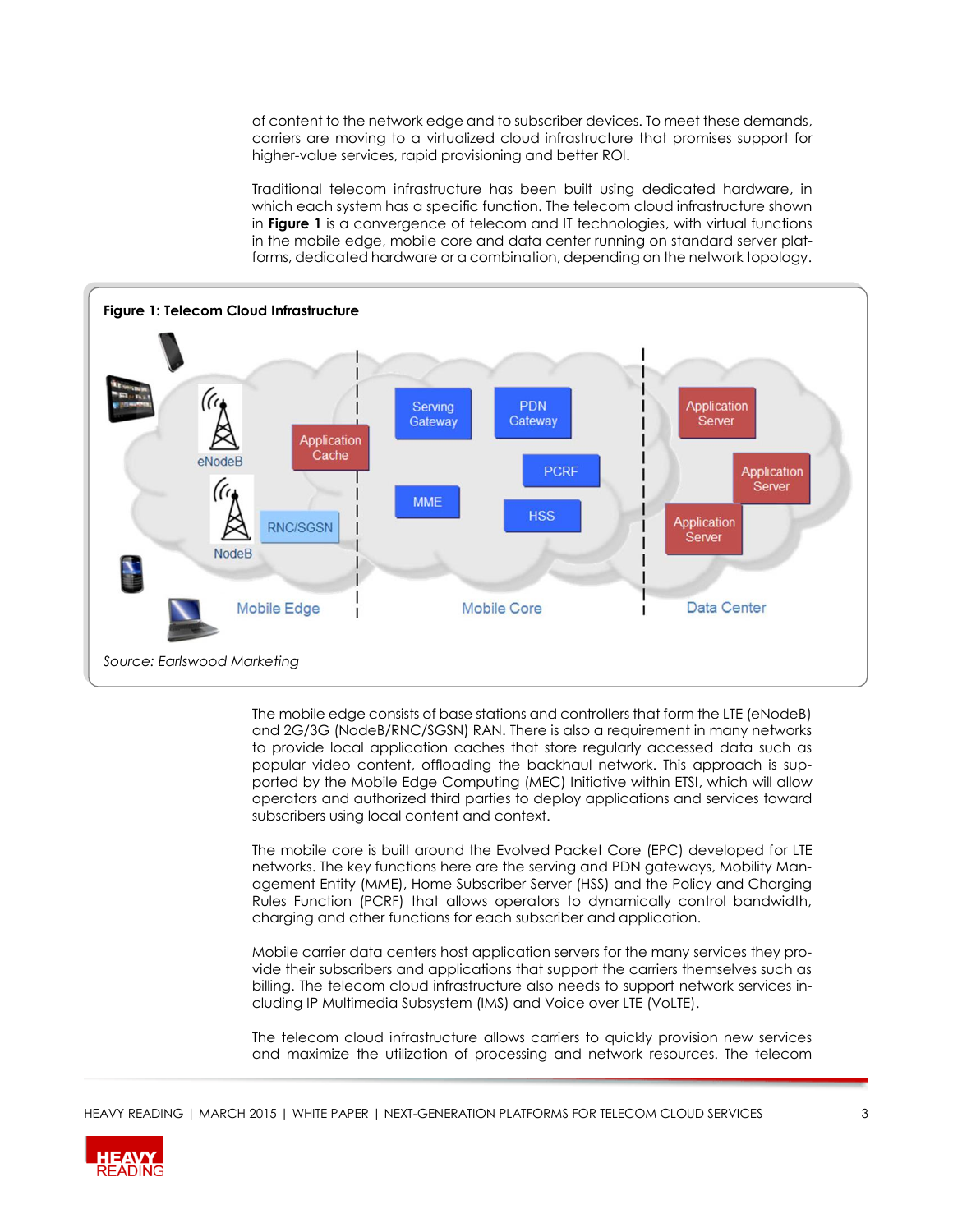cloud infrastructure also needs to support five-nines high availability and guarantee network and application performance from the data center through the mobile core to the mobile edge and subscriber handset.

The shift to a cloud infrastructure creates a new requirement for flexible platforms that combine high-performance virtual function processing, local storage and highspeed network interfaces. These platforms need to meet the different physical and environmental constraints at different locations in the telecom network, and the cloud infrastructure must be guaranteed to meet carrier-grade five-nines availability.

#### **Modular Platforms & Virtualization**

The shift to virtualized functions and cloud infrastructure based on NFV and SDN is the latest transition in how the telecom industry develops systems, as shown in **Figure 2**.



Until the early 2000s, most telecom companies had a vertically integrated model using proprietary platforms, and in many cases proprietary silicon and middleware, and then provisioning applications that were designed specifically to run on that hardware platform. By then, the industry had realized that developing a new platform from the ground up for each generation of applications was unaffordable in terms of time to market and engineering resources.

The industry then moved to a horizontal integration model, where commercial offthe-shelf (COTS) platforms, including ATCA, were developed to provide a common hardware platform. The industry also developed standardized middleware that would support the same applications running on different hardware platforms.

The industry is now moving to the third stage, with virtual integration and separate hardware and software modularity. NFV defines a framework in which VNFs support multiple applications. These VNFs have access to virtual resources including compute, storage and networking elements such as switches. These virtual resources are

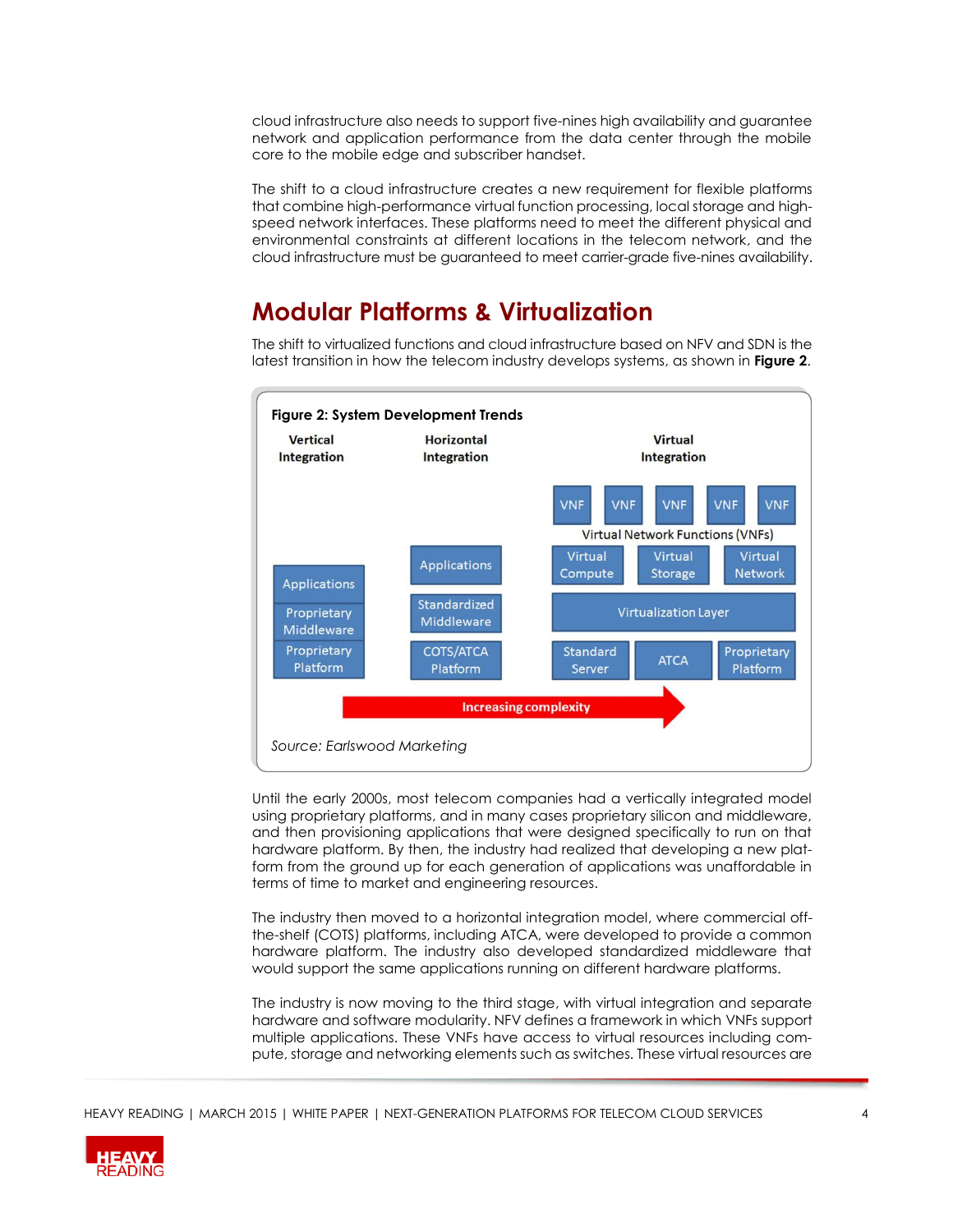mapped through a virtualization layer to multiple hardware platforms that may include standard servers, ATCA, proprietary platforms or dedicated NFV platforms.

The catalyst behind this latest shift has been the desire of carriers to enable rapid service provisioning and much more flexible deployment models. The shift to virtualized solutions has some significant benefits but also increases complexity, which brings some significant development challenges. Rackmount servers, microservers and blade servers can be used for data center functions that do not support realtime applications. The telecom cloud and other networking applications require more advanced and flexible platforms that combine the benefits of standard servers with support for high-speed networking and ATCA-like high availability. These platforms need to be highly configurable to fit the different functions and locations across a telecom network, such as central offices and telecom rooms.

## **Packetarium XL**

Advantech describes its Packetarium XL systems as highly configurable platforms optimized for next-generation enterprise and telecom applications, integrating highspeed switch fabrics, flexible I/O and up to 12 processor modules. The Packetarium XLc (**Figure 3**) supports carrier-grade availability and is optimized for the equipment practice, power and thermal footprint of telecom rooms and central offices.



The 6U platform integrates up to nine hot-plug dual- or single-node blades; frontmounted, hot-swappable and redundant AC or DC power supply units (PSUs); and hot-swappable fan modules. It has dual-star data and control plane interconnects with redundant switch modules. Each switch module also integrates a control processor and Advantech Packetarium shelf manager. The shelf manager is based on the Advantech ATCA shelf manager with IPMI v2.0 support, enabling the Packetarium XLc to deliver carrier-grade five-nines availability.

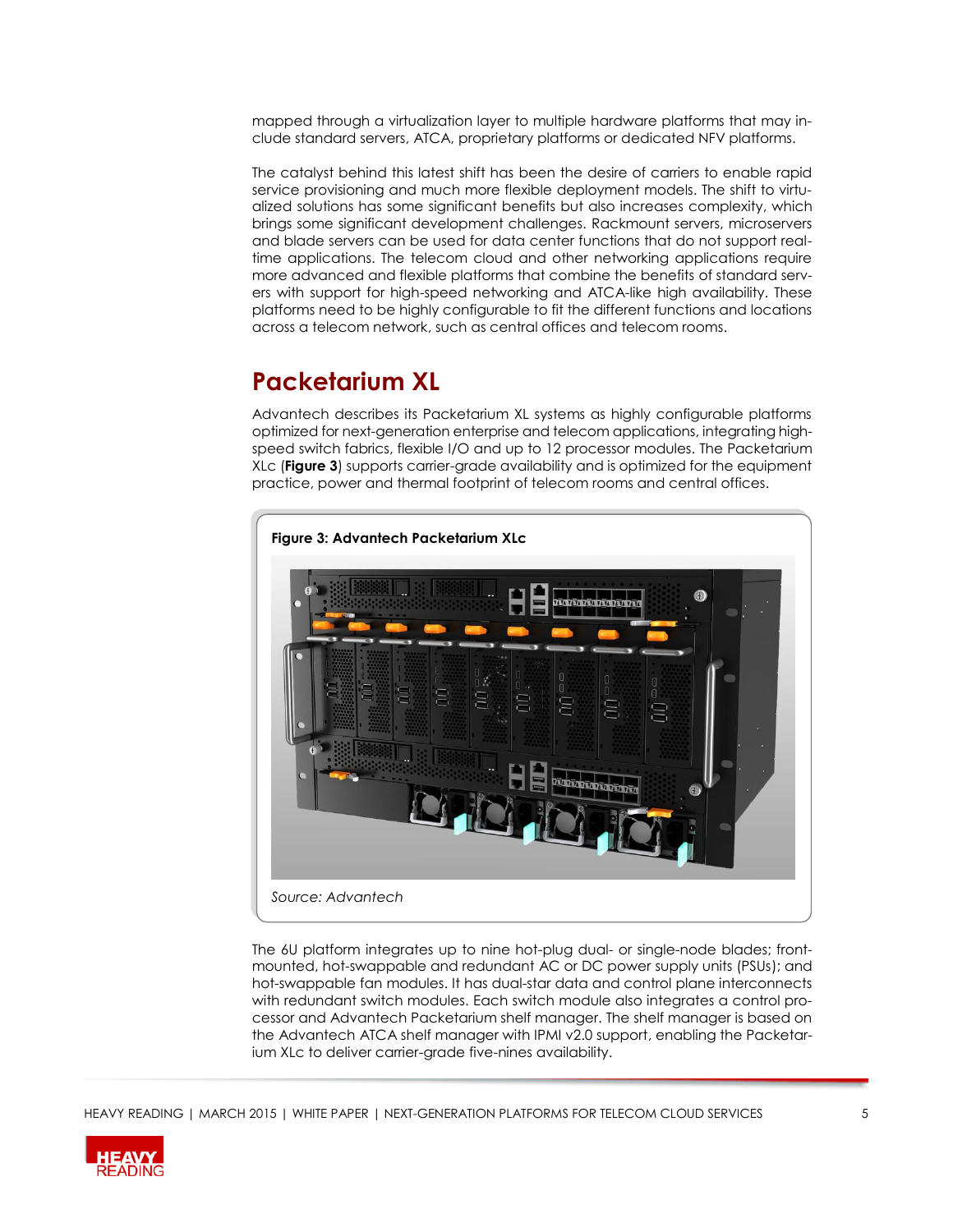**Figure 4** shows the Advantech Packetarium NFV software solution. Applications are supported by the VNFs. The software platform supports accelerated packet processing and Open vSwitch (OVS) with integrated Intel DPDK offload. The Packetarium XL hardware platform includes shelf management, storage and control processors as well as up to 12 processor modules and one or two switch fabrics.



The Advantech Packetarium XLe shown in **Figure 5** is optimized for compute and I/O density to meet the growing need for throughput in a platform that overcomes the bottlenecks present in legacy systems such as ATCA.



HEAVY READING | MARCH 2015 | WHITE PAPER | NEXT-GENERATION PLATFORMS FOR TELECOM CLOUD SERVICES 66

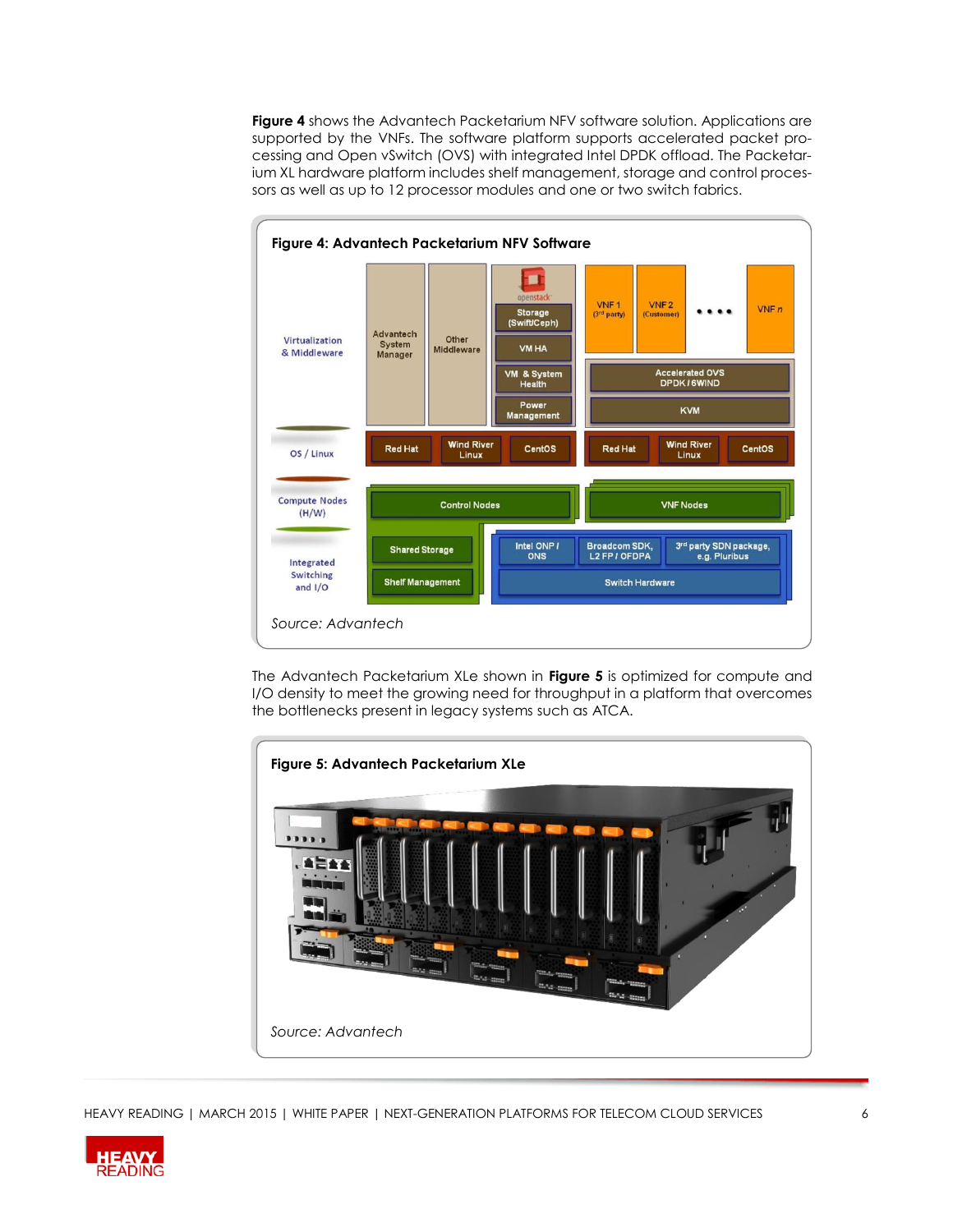The 4U platform integrates 12 hot-swappable blades and six PHY Mezzanine Modules (PMMs), each with 120Gbit/s bandwidth to the internal switch fabric. PMMs are available with a range of different networking interfaces, including 10, 40 and 100 Gigabit Ethernet ports, supporting up to 720 Gbit/s of flexible I/O per Packetarium XLe platform.

# **Flexible Building Blocks**

The latest Advantech Packetarium XL platforms designed for NFV are built around flexible building blocks including server, storage, backplane, I/O and front panel modules. The Advantech MIC-8301 server module, shown in **Figure 6**, integrates a single Intel Xeon E5 with Intel PCH chipset and DDR4 DRAM.



**Figure 7** shows the Advantech MIC-8301 Server Module connected to backplane interface and faceplates for the Advantech Packetarium XLe system. Each Packetarium XLe system will support up to 12 MIC-8301 Server Modules.



Advantech is also developing a Versatile Server Module (VSM) that will be available with the Intel® Xeon® Processor D Product Family and Intel® Atom™ Processor C2000 Series. The VSM, in contrast to existing computer-on-module standards, has been designed to support server and virtualized workloads in communication networks. With this networking- and server-centric feature set, VSMs can be easily embedded into access, edge equipment such as small cells, demarcation boxes and base stations to add NFV capabilities, or into enterprise equipment such as gateways or topof-rack switches to enable software-defined control plane features. The versatile design concept also allows the integration of VSMs as a factory-installable add-on card, or as a field-replaceable, hot-swappable server node.